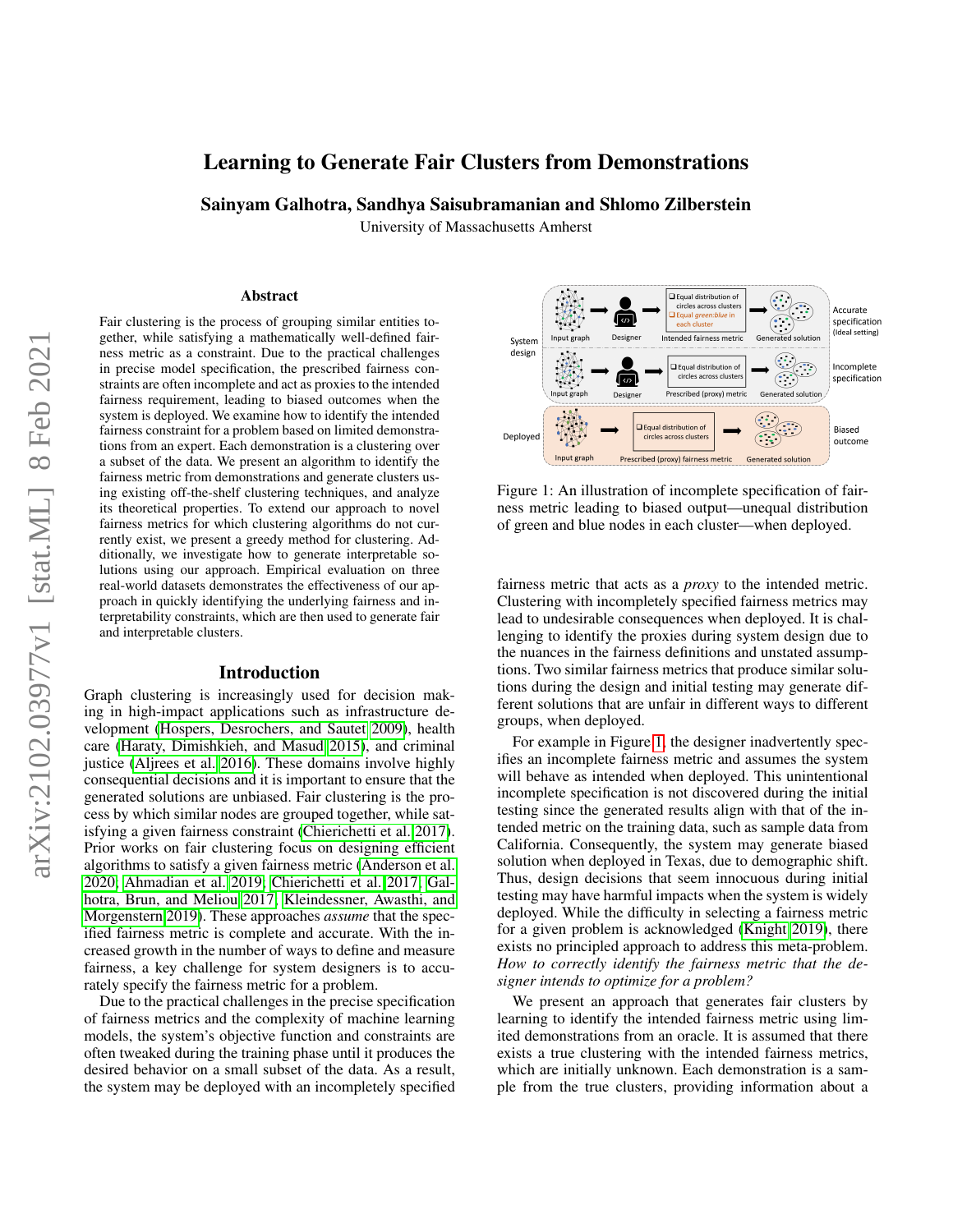subset of the nodes in the dataset. Given a finite number of expert demonstrations, our solution approach first clusters the demonstrations to infer the likelihood of each candidate constraint and then generates clusters using the most likely constraint. By maintaining a distribution over the candidate metrics and updating it based on the demonstrations, the intended clusters can be recovered since demonstrations are i.i.d. The nodes in a demonstration are selected by the expert, abstracted as an oracle. This is in contrast to querying an oracle where the algorithm selects the nodes to query and the oracle responds if they belong to the same cluster or not. When the oracle is a human, demonstrations are easier to collect rather than querying for pairs of nodes, which requires constant oversight.

While inferring the intended fairness metric is critical to minimize the undesirable behavior of the system, the ability of an end user to evaluate a deployed system for fairness and identify when to trust the system hinges on the interpretability of the results. Though clustering results are expected to be inherently interpretable, no clear patterns may be easy to identify when clustering with a large number of features [\(Saisubramanian, Galhotra, and Zilberstein 2020\)](#page-10-9). While the existing literature has studied fair clustering and interpretable clustering independently [\(Chierichetti et al.](#page-10-3) [2017;](#page-10-3) [Saisubramanian, Galhotra, and Zilberstein 2020\)](#page-10-9), to the best of our knowledge, there exists no approach to generate clusters that are both fair and interpretable. We show that our solution approach can generate *fair and interpretable* clusters by inferring both fairness and interpretability constraints, based on limited demonstrations.

Our primary contributions are as follows: (1) formalizing the problem of learning to generate fair clusters from demonstrations; (2) presenting two algorithms to identify the fairness constraints for clustering, generate fair clusters, and analyzing their theoretical guarantees; and (3) empirically demonstrating the effectiveness of our approach in identifying the clustering constraints on three data sets, and using our approach to generate fair and interpretable clusters.

### Background and Related Work

K-center Clustering It is one of the most widely studied objectives in the literature [\(Vazirani 2013\)](#page-11-0). Let  $H = G(V, d)$ be a graph with  $V = \{v_1, v_2, \ldots, v_n\}$  denoting a set of n nodes, along with a pairwise distance metric  $d: V \times V \rightarrow$  $\mathbb{R}$ . The nodes are described by features values,  $F$ . Given a graph instance  $H$  and an integer  $k$ , the goal is to identify  $k$ nodes as cluster centers (say  $S$ ,  $|S| = k$ ) and assign each node to the cluster center such that the maximum distance of any node from its cluster center is minimized. The output is a set of clusters  $C = \{C_1, C_2, \ldots, C_k\}$ . The clustering assignment function is defined by  $\gamma : V \to [k]$  and the nodes assigned to a cluster  $C_i$  are  $\{v \in V | \gamma(v) = i\}$ . The objective value is calculated as:

$$
o_{kC}(H,\mathcal{C}) = \max_{v \in V} \min_{s \in S} d(u,s).
$$

A simple greedy algorithm provides a 2-approximation for the k-center problem and it is NP-hard to find a better approximation factor [\(Vazirani 2013\)](#page-11-0).

Fairness in Machine Learning The existing literature on fairness in machine learning can be broadly categorized into two lines of work: defining notions of fairness and designing fair algorithms. Various notions of fairness have been studied by researchers in different fields such as AI, Economics, Law, Philosophy, and Public Policy [\(Bera,](#page-10-10) [Chakrabarty, and Negahbani 2019;](#page-10-10) [Brams and Taylor 1996;](#page-10-11) [Binns 2018;](#page-10-12) [Chierichetti et al. 2017;](#page-10-3) [Galhotra, Brun, and](#page-10-6) [Meliou 2017;](#page-10-6) [Mehrabi et al. 2019;](#page-10-13) [Thomson 1983;](#page-11-1) [Verma](#page-11-2) [and Rubin 2018\)](#page-11-2). The two commonly studied fairness criteria are as follows.

- *Group fairness* ensures the outcome distribution is the same for all groups of interest [\(Chierichetti et al. 2017;](#page-10-3) [Galhotra, Brun, and Meliou 2017;](#page-10-6) [Verma and Rubin](#page-11-2) [2018\)](#page-11-2). This is measured using metrics such as disparate impact [\(Feldman et al. 2015\)](#page-10-14) and statistical parity [\(Kamishima et al. 2012;](#page-10-15) [Verma and Rubin 2018\)](#page-11-2) including conditional statistical parity, predictive parity, false positive error rates, and false negative error rates.
- *Individual fairness* ensures that any two individuals with the same attributes are not discriminated [\(Anderson et al.](#page-10-4) [2020;](#page-10-4) [Dwork et al. 2012;](#page-10-16) [Ilvento 2019\)](#page-10-17). This is often measured using metrics such as causal discrimination [\(Dwork](#page-10-16) [et al. 2012;](#page-10-16) [Verma and Rubin 2018\)](#page-11-2).

Given a mathematically well-defined fairness criteria, a fair algorithm produces outputs that are aligned with the given fairness definition. Examples include fair clustering [\(Ander](#page-10-4)[son et al. 2020;](#page-10-4) [Ahmadian et al. 2019;](#page-10-5) [Chierichetti et al.](#page-10-3) [2017;](#page-10-3) [Kleindessner, Awasthi, and Morgenstern 2019\)](#page-10-7), fair ranking [\(Celis, Straszak, and Vishnoi 2018\)](#page-10-18), and fair voting [\(Celis, Huang, and Vishnoi 2018\)](#page-10-19). Although these works have laid vital ground work to assure fairness in some settings, much of the efforts in designing fair algorithms have focused on the algorithm's performance—efficiency, scalability, and providing theoretical guarantees. There is very little effort, if any, at the *meta-level*: designing algorithms that can identify a suitable fairness metric for a clustering problem, given a set of candidate metrics. There has been recent focus on learning a metric [\(Ilvento 2019\)](#page-10-17) or a representation that ensures fairness with respect to classification tasks [\(Hil](#page-10-20)[gard et al. 2019;](#page-10-20) [Gillen et al. 2018\)](#page-10-21). It is not straightforward to extend these fair classification techniques to fair clustering because they have different objectives. This is further complicated by the lack of ground truth and NP-hardness of clustering. Therefore, it is critical to develop techniques to infer metrics for fair clustering.

Fair Clustering Fair clustering approaches generate clusters that maximize the clustering objective value, while satisfying the given fairness requirement [\(Anderson et al. 2020;](#page-10-4) [Ahmadian et al. 2019;](#page-10-5) [Bera, Chakrabarty, and Negahbani](#page-10-10) [2019;](#page-10-10) [Chierichetti et al. 2017;](#page-10-3) [Kleindessner, Awasthi, and](#page-10-7) [Morgenstern 2019\)](#page-10-7). The commonly considered fairness metrics in clustering are group fairness [\(Chierichetti et al. 2017\)](#page-10-3), individual fairness [\(Ilvento 2019;](#page-10-17) [Mahabadi and Vakilian](#page-10-22) [2020\)](#page-10-22), and distributional fairness [\(Anderson et al. 2020\)](#page-10-4). These approaches require exact specification of fairness metrics a priori. They generate fair clusters either by modify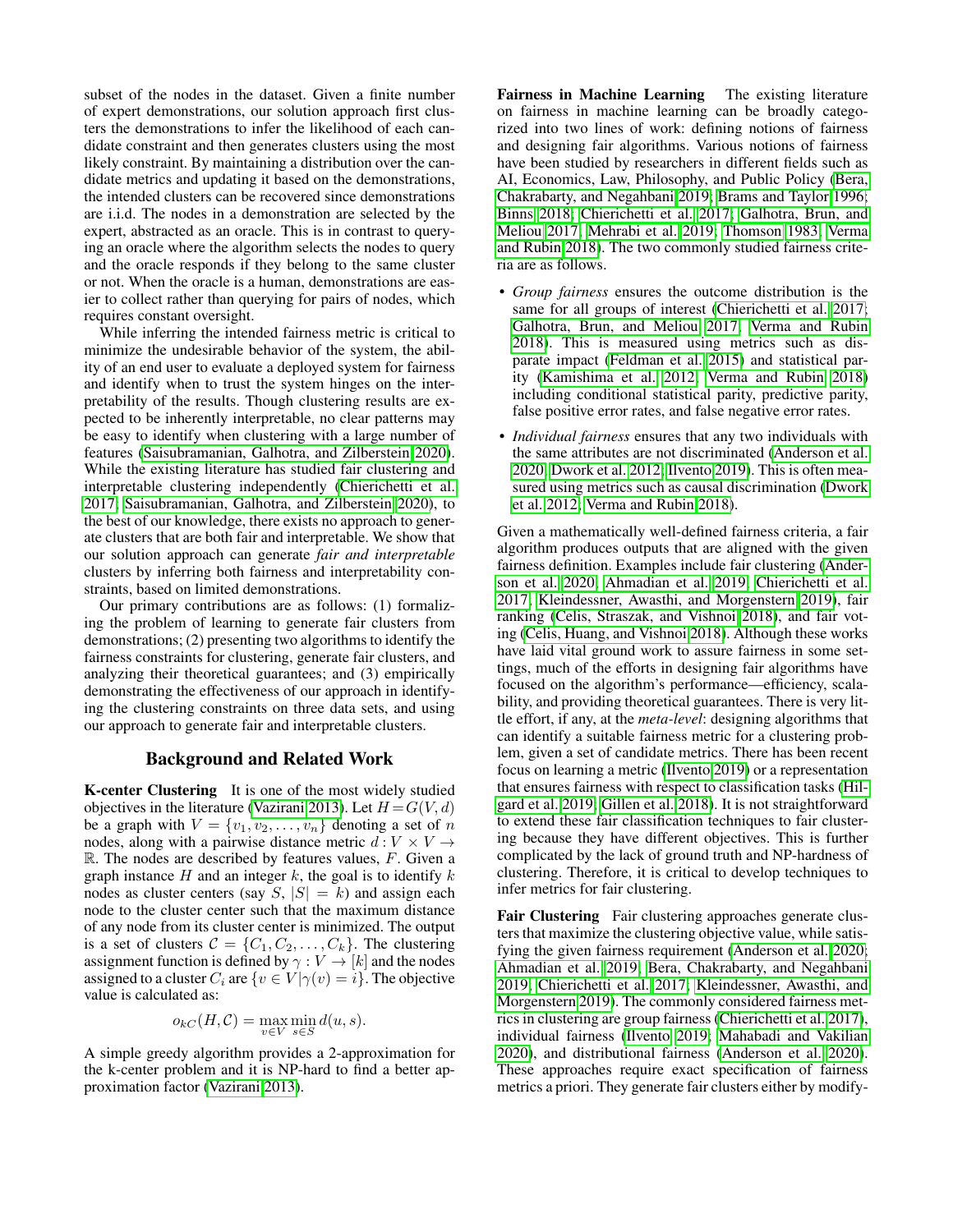ing the input graph or use the fairness metrics as constraints and solve it as a linear optimization.

Interpretable Clustering Interpretable clustering is the process of generating clusters such that it is easy to identify patterns in the data for the end user. A recent approach to generate interpretable clusters maximizes the homogeneity of the nodes in each cluster, with respect to predefined features of interest to the user [\(Saisubramanian, Galhotra,](#page-10-9) [and Zilberstein 2020\)](#page-10-9). The problem is solved as a multiobjective clustering problem where both interpretability and the k-center objective value are optimized. While both fairness and interpretability are typically investigated independently, the ability to evaluate the system for fairness violations often relies on its interpretability.

Clustering with an Oracle Prior works that use additional knowledge from an oracle for clustering typically involve queries of the form 'do nodes  $u$  and  $v$  belong to the same cluster?' [\(Ashtiani, Kushagra, and Ben-David 2016;](#page-10-23) [Mazumdar and Saha 2017a,](#page-10-24)[b;](#page-10-25) [Galhotra et al. 2018;](#page-10-26) [Firmani,](#page-10-27) [Saha, and Srivastava 2016;](#page-10-27) [Vesdapunt, Bellare, and Dalvi](#page-11-3) [2014\)](#page-11-3). Our approach is different from the oracle-based clustering in the following manner. First, our approach involves the oracle selecting the nodes and determining what information is revealed. Second, the oracle provides information potentially about a subset of nodes, instead of pairwise relationships.

Learning from Demonstration Learning from demonstration is a type of apprenticeship learning, where the learner learns by observing an expert (typically a human) performing the task [\(Abbeel and Ng 2004\)](#page-10-28). The learner tries to mimic the expert's behavior by observing the demonstrations and generalizing it to unseen situations. Learning from demonstration is a popular approach used to teach robots to complete a task [\(Abbeel and Ng 2004\)](#page-10-28) or avoid the negative side effects of their actions [\(Saisubramanian, Kamar,](#page-11-4) [and Zilberstein 2020\)](#page-11-4).

Likelihood Estimation Maximum likelihood estimation (MLE) is a statistical method to estimate the parameters of a probability distribution by maximizing the likelihood function, such that the observed data are most probable under the assumed model [\(White 1982\)](#page-11-5). Intuitively, it is a search in the parameter space to identify a set of parameters, for the model, that best fit the observed data. The maximum likelihood estimate is the point in the parameter space that maximizes the likelihood function.

# Problem Formulation

**Problem Statement:** Let  $G = \langle V, d \rangle$  be the input graph with vertices  $V$  and distance metric  $d$  and let  $o$  denote the clustering objective. Given a finite set of candidate fairness metrics, denoted by  $\Omega$ , and a finite set of clustering demonstrations, denoted by  $\Lambda$ , the goal is to identify a fairness metric  $\omega_F \in \Omega$  required to be satisfied by the clusters when optimizing objective o.

We present *learning to cluster from demonstrations* (LCD), an approach to infer  $\omega_F$  using Λ. LCD is introduced and discussed in the context of fair clustering but it is a generic approach that can be used to infer any clustering constraint. LCD can also handle the case of clustering with multiple fairness metrics by simply considering  $\Omega$  to be the power set over possible candidate metrics.

Clustering demonstrations: LCD relies on the availability of clustering demonstrations by an expert. It is relatively easier to gather demonstrations from a human expert than querying for pairs of nodes, which requires constant oversight or availability to answer the queries.

**Definition 1.** A *clustering demonstration*  $\lambda$  *provides the inter-cluster and intra-cluster links for a subset of nodes from the dataset*  $S \subseteq V, |S| \geq 2$ , by grouping them ac*cording to the underlying objective function and constraints,*  $\lambda = \{C_1, \ldots, C_t\}$  with each  $C_i$  denoting a cluster and  $t \leq k$ .

To generate a demonstration, the oracle selects a subset of nodes and then clusters it, in accordance with the true clusters. The following assumption ensures that demonstrations are i.i.d and the expert is not acting as an adversary.

Assumption 1. *The nodes in each demonstration are randomly selected and clustered according to the ground-truth fairness constraints.*

Therefore, a demonstration  $\lambda$  is a sample of the underlying clustering, revealing the relationship between a subset of the nodes. However the relationship between the nodes in successive demonstrations is *unknown*, when the nodes are distinct in each demonstration. We illustrate this with an example. Consider seven nodes  $\{u_1, \ldots, u_7\}$  whose true but initially unknown clustering is  $C_1^* = \{u_1, u_2, u_3\}, C_2^* =$  ${u_4, u_5}$ , and  $C_3^* = {u_6, u_7}$ . Let  $\lambda_1 = {(u_1, u_2), (\tilde{u}_4)}$ and  $\lambda_2 = \{(u_3), (u_5), (u_6)\}\$  denote two successive demonstrations. Demonstration  $\lambda_1$  shows that  $u_1, u_2$  are in the same cluster and  $u_4$  is in a separate cluster. Demonstration  $\lambda_2$  shows that  $u_3$ ,  $u_5$  and  $u_6$  are in different clusters. At the end of  $\lambda_1$  and  $\lambda_2$ , it is not clear if  $u_1, u_2$  and  $u_3$  belong to the same cluster or not.

<span id="page-2-0"></span>Definition 2. *Globally informative demonstration provides the true cluster affiliation of a subset of nodes,*  $S \subseteq V$ *, and is denoted by*  $\lambda_g = \{ \langle u_1, \gamma(u_1) \rangle, \ldots, \langle u_s, \gamma(u_s) \rangle \}, \forall u_i \in S$ *with*  $\gamma(u)$  *indicating the cluster affiliation of node u*.

Globally informative demonstration provides information about the true cluster affiliation (cluster ID) of the nodes, which is used to retrieve the inter-cluster and intra-cluster links between the nodes and form clusters  $\{C_1, \ldots, C_t\}$ with  $t \leq k$ . The information provided by a *single* globally informative demonstration is the same as a regular clustering demonstration. However, globally informative demonstrations facilitate cross-referencing the cluster affiliations across demonstrations, overcoming the drawback of general clustering demonstration. Consider the example with global demonstrations  $\lambda_1 = \{ \langle u_1, 1 \rangle, \langle u_2, 1 \rangle, \langle u_4, 2 \rangle \}$  and  $\lambda_2 = \{ \langle u_3, 1 \rangle, \langle u_5, 2 \rangle, \langle u_6, 3 \rangle \}.$  Then we know that  $C_1^* =$  ${u_1, u_2, u_3}$ . This subtle but important distinction accelerates the identification of fairness constraints.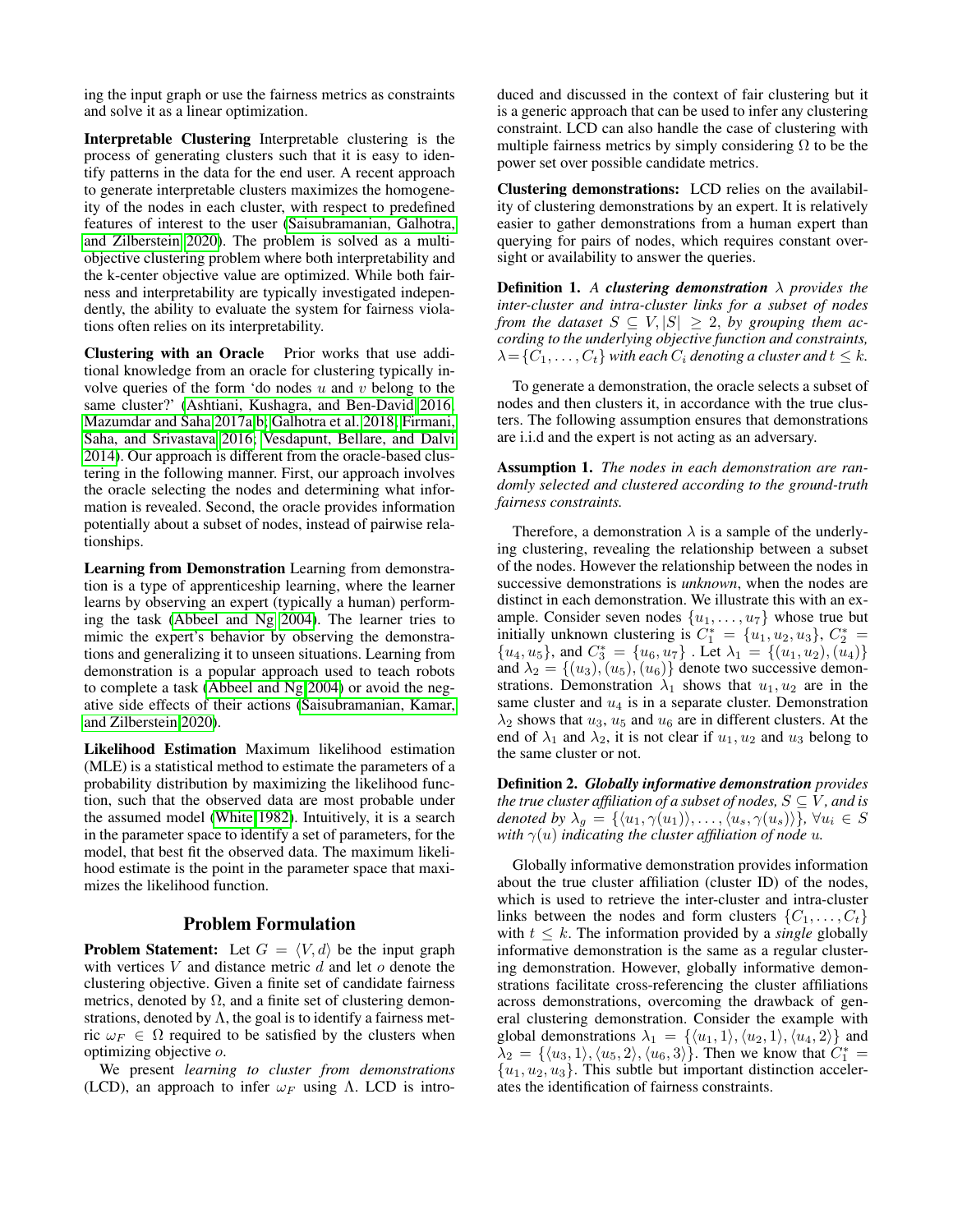<span id="page-3-0"></span>

| Symbol        | Formula                                              | Parameter          | Reference                                                         |
|---------------|------------------------------------------------------|--------------------|-------------------------------------------------------------------|
| $\omega_{GF}$ | Ratio of each feature value $\in$ $\alpha$ , $\beta$ | $\alpha$ , $\beta$ | (Bera, Chakrabarty, and Negahbani 2019; Chierichetti et al. 2017) |
| $\omega_{EQ}$ | Relative distribution of a specific feature value    |                    | (Ding 2020; Galhotra, Saisubramanian, and Zilberstein 2019)       |
| $\omega_{IC}$ | Homogeneity of clusters                              |                    | (Saisubramanian, Galhotra, and Zilberstein 2020)                  |

Table 1: Candidate fairness and interpretable constraints  $(Ω)$ .

# Fairness and Interpretability Constraints

In the rest of the paper, we focus on inferring the following constraints, with constraint thresholds defined below.

Disparate impact or group fairness  $(\omega_{GF})$ . This commonly studied fairness metric requires the fraction of nodes belonging to all groups, characterized by the sensitive feature, to have a fair representation in each cluster. Suppose the sensitive feature takes two values—Red or Blue, with each node assigned one of the two colors. This constraint requires the fraction of red and blue nodes in a cluster to be within  $[\alpha, \beta]$  where  $\alpha, \beta \in [0, 1]$  are called *constraint thresholds* [\(Bera, Chakrabarty, and Negahbani 2019;](#page-10-10) [Chierichetti](#page-10-3) [et al. 2017\)](#page-10-3).

Equal representation ( $\omega_{EQ}$ ). This fairness constraint enforces equal distribution of nodes with a specific feature value, across clusters. An example is requiring all clusters to have equal number of nodes with the feature value 'Red'. This clustering constraint has been particularly useful in team formation settings, where the resources are fixed and certain colored nodes need to be distributed equally among teams (clusters). More formally, let  $\alpha_i$  denote the number of nodes with feature value  $\alpha$  in cluster  $C_i$ . Constraint  $\omega_{EQ}$  requires  $\alpha_i = \alpha_j$ . Restricting all nodes of feature value  $\alpha$  to be distributed equally may be very strict for some applications. A generalization of this constraint requires the distribution ratio to be greater than a pre-defined threshold  $\beta$ ,  $\frac{\alpha_i}{\alpha_j} > \beta$ , for every pair of clusters [\(Ding 2020;](#page-10-29) [Galhotra, Saisubrama](#page-10-30)[nian, and Zilberstein 2019\)](#page-10-30). This ratio captures the relative distribution of  $\alpha$ -valued nodes across the clusters.

**Interpretability** ( $\omega_{IC}$ ). This constraint considers a specific feature of interest (say 'Color') and requires that all clusters are homogenized according to the considered feature. The homogeneity of a cluster with respect to a feature  $f$  is characterized by the fraction of nodes of a cluster that have same feature value for the input feature. For example, consider a cluster with 7 blue nodes, 2 red nodes and 1 green colored node. Then the homogeneity of the cluster with respect to the feature 'color' and feature value 'blue' is 0.7. Generating interpretable clusters requires satisfying a homogeneity threshold  $\beta$ — each cluster is required to have at least  $\beta$  fraction of nodes with re-spect to f [\(Saisubramanian, Galhotra, and Zilberstein 2020\)](#page-10-9).

These constraints, described by a feature  $f$  and a threshold  $\beta$ , are summarized in Table [1.](#page-3-0) Given the set of candidate constraints  $\Omega$  and demonstrations  $\Lambda$ , LCD aims to identify the constraint, along with its feature and corresponding threshold, that has the maximum likelihood.

# Solution Approach

We begin by describing a naive approach to infer the constraint thresholds and discuss its limitations. We then propose an algorithm that infers the constraint threshold and generates clusters using existing clustering algorithms. To extend our approach to handle fairness metrics that are not currently supported by the existing algorithms, we present a greedy clustering approach.

# Naive algorithm

A naive approach to infer the clustering constraint from a given set of demonstrations  $\Lambda$  is to exhaustively generate all possible clusterings for each type of constraint, its corresponding feature, and threshold. Among these clusterings, the most likely set of clusters correspond to the one having maximum conformance with the demonstrations  $\Lambda$ . This approach is highly effective in identifying the desired set of clusters but does not scale, given that the fairness constraint threshold can take infinite values. For example, the disparate impact constraint  $\omega_{GF}$  take two parameters  $\alpha$ ,  $\beta$  as input, which can take any value in the range  $[0, 1]$ . To efficiently infer the constraint, we build on the following observations.

- k-center clustering (and centroid-based clustering in general) aims to minimize the maximum distance of any node from the cluster center. Therefore, it is very unlikely that a particular node is assigned to the farthest center.
- Our problem can be modeled as a likelihood estimation problem, where the most likely constraint is expected to correspond to the ground truth constraint.

Given a cluster  $C$ , we can estimate the most likely threshold of C with respect to a constraint, by following the procedure discussed in the previous section. For example, if a cluster has 3 red nodes and 5 blue nodes, we can infer that the fraction of nodes of each color is at least  $\min(3/8, 5/8)$ . Using this constraint threshold estimation, a simple approach is to estimate the likelihood of different clustering constraints by considering each demonstration as an independent set of clusters and calculate threshold with respect to each constraint over these clusters. A major drawback of this approach is that a single clustering demonstration generally does not contain representation from all k clusters and feature values for the considered feature. This may mislead the likelihood estimation when a demonstration considered in isolation.

**Example 1.** *Consider an optimal clustering for*  $\omega_{GF}$ *, denoted by*  $C_1 = \{r_1, r_2, b_1, b_2\}$  *and*  $C_2 = \{r_3, b_3\}$ *, where*  $r_1, r_2, r_3$  are the red nodes and  $b_1, b_2, b_3$  are blue col*ored nodes. Suppose one of the demonstration is*  $\lambda$  =  $\{(r_1, r_2), (r_3)\}\$ . Based on this demonstration, the inferred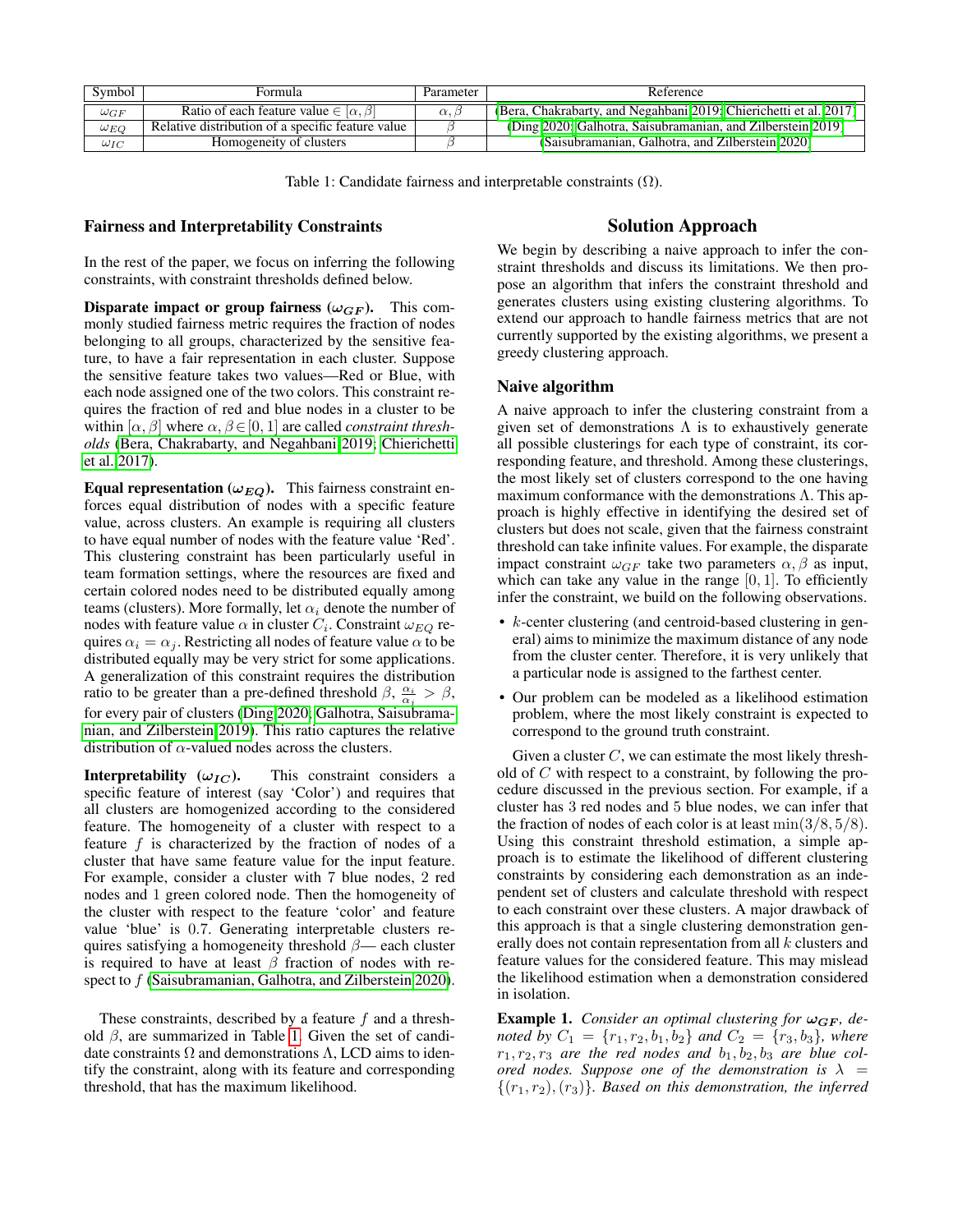<span id="page-4-1"></span>

Figure 2: Overview of solution approach.

# <span id="page-4-0"></span>Algorithm 1 Maximum Likelihood Constraint

**Input:** Demos Λ, Nodes *V*, Features of interest  $F$ **Output:** Clusters  $C$ 1: for  $v \in \Lambda$  do 2:  $C \leftarrow C \cup \{v\}$ 3:  $C \leftarrow$  ConstructClusters( $\Lambda$ ) 4: while  $|\mathcal{C}| > k$  do 5:  $C \leftarrow$  MergeClosest( $C$ ) 6:  $T(\omega, f) \leftarrow 0, \forall \omega \in \Omega, f \in F$ 7: for  $\omega \in \Omega, f \in F$  do 8:  $T(\omega, f) \leftarrow$  CalculateThreshold $(C, \omega, f)$ 9: for  $(\omega, f) \in T$  do 10:  $C_{\omega,f} \leftarrow$  CLUSTER $(\omega, f, V)$ 11:  $\mathcal{L}_{\omega,f} \leftarrow \text{Likelihood}(C_{\omega,f}, \Lambda)$ 12:  $(\omega, f) \leftarrow \arg \max(\mathcal{L}_{\omega, f})$ 

*constraint is*  $\omega_{IC}$  *with*  $\beta = 1$ *, which incorrectly indicates that all the nodes in a cluster have the same color.*

# Proposed Algorithm

We present Algorithm [1](#page-4-0) that clusters the given demonstrations and processes these clusters to infer the most likely constraint and its parameter values (feature and threshold). Figure [2](#page-4-1) presents the high level architecture of our proposed technique. Given a collection of demonstrations generated by an expert, our algorithm greedily merges them to generate k clusters. These clusters are then used to calculate the likelihood of each fairness constraint and infers the clustering with maximum likelihood.

Algorithm [1](#page-4-0) proceeds in two phases. In the *first phase* (Lines 1-5), the algorithm forms  $k$  clusters of the demonstrations  $\Lambda$ . This phase initializes a clustering  $\mathcal C$  over the set of nodes in demonstrations  $\Lambda$  (ConstructClusters( $\Lambda$ )) which correspond to the different clusters identified by the expert. Note that the set  $\mathcal C$  may contain more than  $k$  clusters. In that case, we greedily merge the closest pair of clusters until  $k$  clusters have been identified. The distance between any pair of clusters  $C_i, C_j \in \mathcal{C}$  is measured as the maximum distance between any pair of nodes in  $C_i$  and  $C_j$ :

$$
d(C_1, C_2) = \max_{u \in C_1, v \in C_2} d(u, v).
$$

In the *second phase* (Lines 6-12), the identified clusters  $C$  are processed to calculate the most likely threshold with respect to each feature and constraint (denoted by  $T$ ). The identified threshold is used to generate a set of  $k$  clusters on the original dataset  $V$  for each  $\langle$  constraint, feature $\rangle$  pair. At the end of this step, there are  $|F| \times |\Omega|$  clusterings, with one of them corresponding to the intended set of clusters.

To identify the set of clusters with maximum likelihood  $(L)$ , we calculate the accuracy of each clustering with re-

# <span id="page-4-2"></span>Algorithm 2 Greedy Algorithm for Novel Metrics

**Input:** Demos  $\Lambda$ , Nodes V, Features of interest F **Output:** Clusters  $C$ 1: for  $v \in V$  do 2:  $C \leftarrow C \cup \{v\}$ 3:  $C \leftarrow$  ConstructClusters( $\Lambda$ ) 4: while  $|\mathcal{C}| > k$  do 5:  $C \leftarrow$  MergeClosest( $C$ ) 6:  $T \leftarrow$  Calculate constraint threshold of each constraint 7: for  $(\omega, f) \in L$  do

- 8:  $\mathcal{L}(\omega, f) \leftarrow$  Calculate likelihood of each constraint
- 9: Perform greedy adjustment to satisfy each constraint
- 10:  $\mathcal{L}_{\omega,f} \leftarrow \text{Likelihood}(C_{\omega,f}, \Lambda)$
- 11: Return the clustering corresponding  $\arg \max(\mathcal{L}_{\omega,f})$

spect to the input demonstrations and return the set of clusters that have the highest accuracy. The accuracy of a set of clusters  $\mathcal C$  is calculated by labeling each pair of nodes as intra-cluster or inter-cluster, and then measuring the fraction of pairs that have same labels according to  $\mathcal C$  and  $\Lambda$ . The accuracy estimate of the clusters  $C$  captures the likelihood of a particular constraint.

Complexity. The first phase of Algorithm [1](#page-4-0) is initialized with  $O(|\Lambda|)$  demonstrations and iteratively reduced to k clusters. In each iteration, it calculates the distance between pairs of clusters, resulting in  $O(|\Lambda^2|)$  run time. The second phase considers all combinations of constraint and features, thereby performing clustering  $|F| \times |\Omega|$  times where F denotes the set of features for each node. Therefore, the run time complexity of Algorithm [1](#page-4-0) to calculate clusters over the demonstrations is  $O(\log^3 n)$  and it takes  $O(n|F||\Omega|)$  to construct clusters and calculate likelihood.

Algorithm [1](#page-4-0) identifies the optimal set of clusters and the maximum likelihood constraints for a given set of demonstrations, assuming that a clustering technique *exists* for an input constraint. We now present a greedy algorithm that does not rely on the clustering technique and greedily generates the set of clusters with maximum likelihood.

#### Greedy Algorithm for Novel Metrics

To handle the fairness objectives for which fair clustering algorithms do not currently exist, we present a greedy algorithm that generates  $k$  clusters without assuming any knowledge about the clustering algorithm for the input constraints.

Our approach is outlined in Algorithm [2.](#page-4-2) Given a collection of demonstrations  $\Lambda$  and vertices  $V$ , the algorithm proceeds in two phases. The first phase of Algorithm [2](#page-4-2) (Lines 1-5) is similar to that of Algorithm [1,](#page-4-0) where all nodes are initialized as singleton clusters and all nodes that are grouped together in  $\Lambda$  are merged. The closest pair of clusters in  $\mathcal C$  are sequentially merged until  $k$  clusters have been identified. Let  $\mathcal C$  denote the final set of  $k$  clusters.

The second phase (Lines 6-12) begins with estimating the constraint threshold  $(T)$ , as in Algorithm [1.](#page-4-0) The estimated threshold is used to greedily post-process the clusters according to each constraint. This greedy processing transfers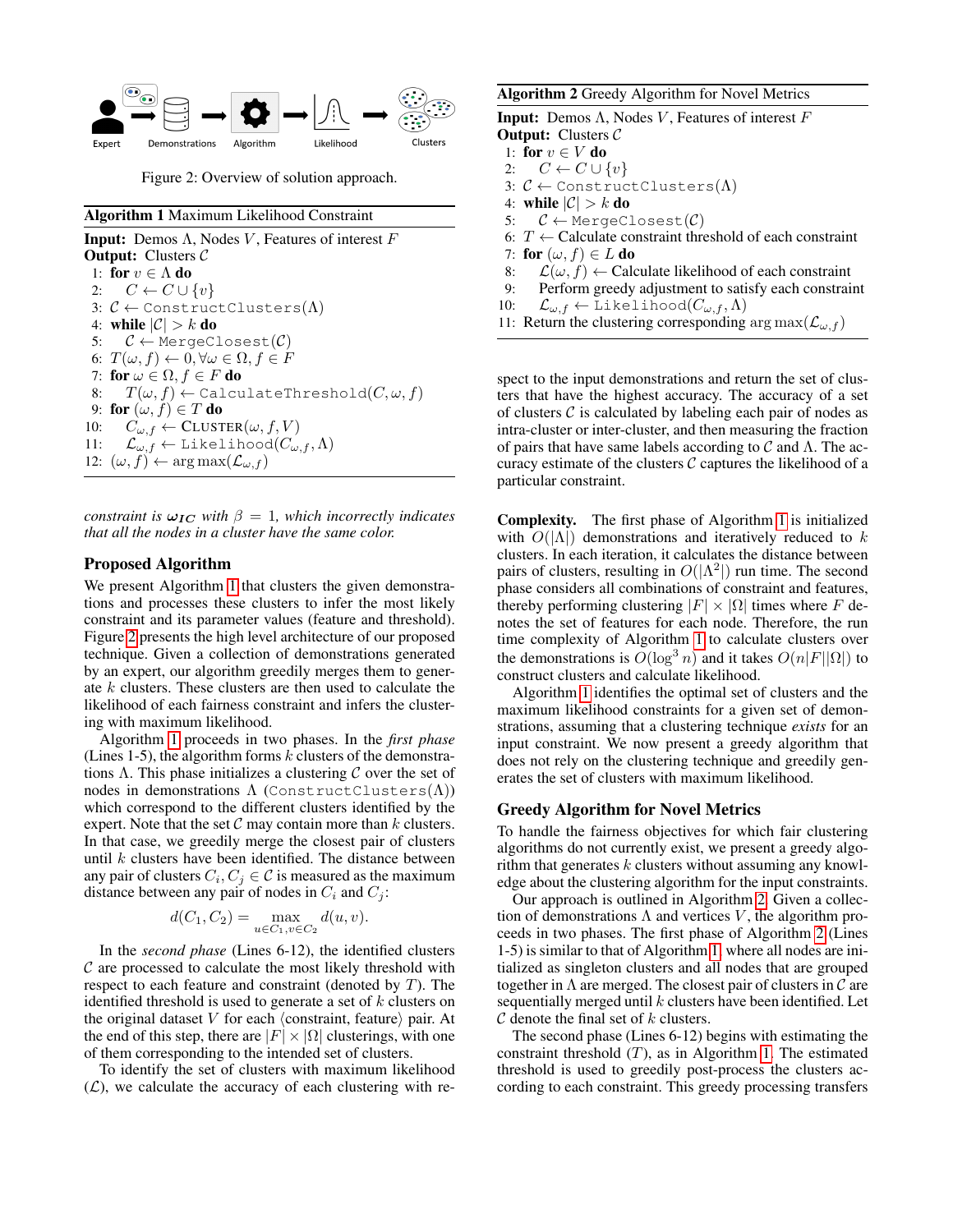the nodes from one cluster to another, following the constraint requirements and is similar to local search techniques that move nodes between clusters to satisfy a constraint. At the end of this phase, there are  $|F| \times |\Omega|$  different sets of clusters, with each optimizing a different fairness constraint. The clustering that has the highest likelihood with the input demonstrations is returned as the final set of clusters. The likelihood is estimated in terms of the accuracy of pairwise intra-cluster and inter-cluster labels.

# Theoretical Analysis

In this section, we analyze the effectiveness of Algorithm [1](#page-4-0) to identify the constraints even when the oracle presents  $\Theta(\log n)$  demonstrations, where  $n = |V|$ . We first show that the estimated constraint is accurate with a high probability under the assumption that the oracle chooses nodes uniformly at random. We then extend the analysis to settings where the presented demonstrations are biased towards specific clusters. This analysis assumes that each demonstration  $\lambda \in \Lambda$  has constant size<sup>[1](#page-5-0)</sup>.

Let  $\hat{V}$  denote the set of nodes that have been clustered in atleast one of the demonstrations. Lemma [3](#page-5-1) shows that the sample  $\tilde{V}$  contains  $\Theta(\log n)$  from a cluster  $C^*$  whenever  $|C^*| \geq \frac{n}{k}.$ 

<span id="page-5-1"></span>**Lemma 3.** *Consider a random sample*  $\tilde{V} \subseteq V$  *such that*  $|\tilde{V}| \geq 10$  k log *n* and each node in  $\tilde{V}$  is chosen uniformly at *random, then*  $|\tilde{V} \cap C^*| \geq 5 \log n$ ,  $\forall C^* \geq \frac{n}{k}$ .

*Proof.* Let  $X_v$  be a binary indicator variable such that  $X_v =$ 1 if  $v \in V$  and 0 otherwise. Since, each record v is chosen uniformly at random,  $Pr[v \text{ is chosen}] = \frac{|\tilde{V}|}{n}$ . Therefore,

$$
E\left[|\tilde{V} \cap C^*|\right] \ge \frac{|\tilde{V}|}{n}|C^*| = 10\log n.
$$

Using Chernoff bound,  $|\tilde{V} \cap C^*| \geq 5 \log n$  with a probability of  $1 - \frac{1}{n^2}$ . П

Consider a set of ground truth clusters,  $C^*$  =  $\{C_1^*, \ldots, C_k^*\}$ , such that  $\forall |C_i^*|$  satisfy one of the clustering constraint  $\omega \in \Omega$ . This means that  $\exists i$  such that  $|C_i^*| \geq \frac{n}{k}$ . For the next part of the proof, we will consider this  $C_i^*$  to analyze the quality of estimated constraint threshold.

<span id="page-5-2"></span>**Lemma 4.** Suppose the optimal cluster  $C_i^*$  satisfies the *constraint,*  $\omega_{GF}$  *with parameters*  $[\alpha, \beta]$  *and*  $|\tilde{V} \cap C_i^*|$  =  $\Theta(\log n)$ , then the estimated threshold on processing  $|V \cap$  $C_i^*$ | *is* [ $\alpha(1-\epsilon)$ ,  $\beta(1+\epsilon)$ ] *with a high probability.* 

*Proof.* Suppose the optimal fairness constraint  $\omega_{GF}$  considers a feature f with parameters  $[\alpha, \beta]$ . Let  $A = \{a_1, \ldots, a_t\}$ denote the domain of values for the feature  $f$ . According to the fairness constraint, the subset of  $C_i^*$  that has feature value  $a_j, \forall j$  is within a fraction  $[\alpha, \beta]$ . Suppose the fraction of nodes with feature value  $a_i$  be  $\alpha_i$ .

We claim that the fraction of nodes with feature  $\alpha_i$  in the sample  $\tilde{V} \cap C^*$  is within  $[\alpha_i(1 - \epsilon), \alpha_i(1 + \epsilon)]$  with a high probability, where  $\epsilon$  is a small constant. Let  $X_v$  denote a binary random variable such that  $X_v$  is one if v is present in the sample  $\tilde{V}$  and 0 otherwise. The expected number of nodes that have feature  $\alpha_i$  and belong to the set  $\tilde{V} \cap C_i^*$ is  $\frac{\alpha_i |C_i^*| |\tilde{V}|}{n} = \Theta(\log n)$ . Following the proof of Lemma [3](#page-5-1) and using Chernoff bound, we get that the number of nodes with value  $a_i$  is within a factor of  $[(1 - \epsilon/2), (1 + \epsilon/2)]$  of the expected value with a high probability. Additionally, the expected number of nodes that belong to the sample  $|C_i^* \cap$  $|\tilde{V}|=\frac{|C_i^*||\tilde{V}|}{n}$  $\frac{||V||}{v}$  and the number of nodes is within a factor of  $[(1 - \epsilon/2), (1 + \epsilon/2)]$  with a high probability.

Therefore, the ratio of node that have feature value  $a_i$  and belong to the sample  $\tilde{V} \cap C_i^*$  is always within a factor of  $\lceil 1-\epsilon/2 \rceil$  $\frac{1+\epsilon/2}{1-\epsilon/2}$   $\sim$   $[1-\epsilon, 1+\epsilon]$  for small values of  $\epsilon$ . Taking  $\frac{1-\epsilon/2}{1+\epsilon/2}, \frac{1+\epsilon/2}{1-\epsilon/2}$ a union bound over all feature values, we guarantee that the estimated parameter is within a factor of  $[1 - \epsilon, 1 + \epsilon]$  with a high probability. П

<span id="page-5-3"></span>**Lemma 5.** Suppose the optimal cluster  $C_i^*$  satisfies the con*straint,*  $\omega_{IC}$  *with parameter*  $\beta$  *(some constant) and*  $|\tilde{V} \cap \tilde{V}|$  $C_i^*$  =  $\Theta(\log n)$ , then the estimated threshold on process- $\frac{1}{2}$  *ing*  $|\tilde{V} \cap C_i^*|$  *is*  $[\beta(1 - \epsilon), \beta(1 + \epsilon)]$  *with a high probability.* 

*Proof.* Suppose the optimal cluster  $C_i^*$  satisfies  $\omega_{IC}$  with parameter  $\beta$  with respect to a feature value  $\alpha$ . Therefore, β fraction of the nodes in  $C_i^*$  have the feature value  $\alpha$ . To analyze the fraction of nodes of feature value  $\alpha$ , we define binary random variable  $X_v$  for each v such that  $X_v = 1$  if  $v \in \tilde{V}$  and 0 otherwise. The expected number of nodes with feature value  $\alpha$  in the sample  $\tilde{V} \cap C_i^*$  is  $\frac{\beta |C_i^*| |\tilde{V}|}{n}$  $\frac{i}{n}$ . Following the analysis of Lemma [4,](#page-5-2) we get that the fraction of nodes of color  $\alpha$  is within a factor of  $[\beta(1 - \epsilon), \beta(1 + \epsilon)]$  with a probability of  $1 - \frac{1}{n}$ .  $\Box$ 

<span id="page-5-4"></span>**Lemma 6.** Suppose the optimal cluster  $C_i^*$  satisfies the con*straint,*  $\omega_{EQ}$  *with parameter*  $\beta$  *and*  $|\tilde{V} \cap C_i^*| = \Theta(\log n)$ , *then the estimated threshold on processing*  $|\tilde{V} \cap C^{*}_i|$  *is*  $[\beta(1 - \epsilon), \beta(1 + \epsilon)]$  *with a high probability.* 

*Proof.* This analysis is similar to that of Lemma [5.](#page-5-3)  $\Box$ 

Lemmas [4,](#page-5-2) [5](#page-5-3) and [6](#page-5-4) show that the estimated parameter from a cluster  $C_i^*$  with respect to the considered fairness constraints is within a factor of  $[(1 - \epsilon), (1 + \epsilon)]$  of the true constraint threshold with a high probability. Using these results, we prove the following theorem.

<span id="page-5-5"></span>Theorem 7. *Given a collection of nodes* V *and randomly chosen globally informative demonstrations*  $\Lambda = \Theta(\log n)$ *such that each demonstration reveals the true cluster affiliation of a constant number of records, then the optimal cluster constraint is identified within a multiplicative factor of*  $[(1 - \epsilon), (1 + \epsilon)]$  *with a high probability.* 

*Proof.* Let  $\Lambda$  denote a collection of globally informative demonstrations such that  $|\Lambda| = \Theta(\log n)$  and let  $\tilde{V} =$  $\cup_{\lambda_g \in \Lambda} \lambda_g$ . Using Lemma [3,](#page-5-1) we know that  $\tilde{V} \cap C_i^* = \Theta(\log n)$ 

<span id="page-5-0"></span> $1$ Our proofs extend to the setting where demonstration size is  $\Omega(1)$  too.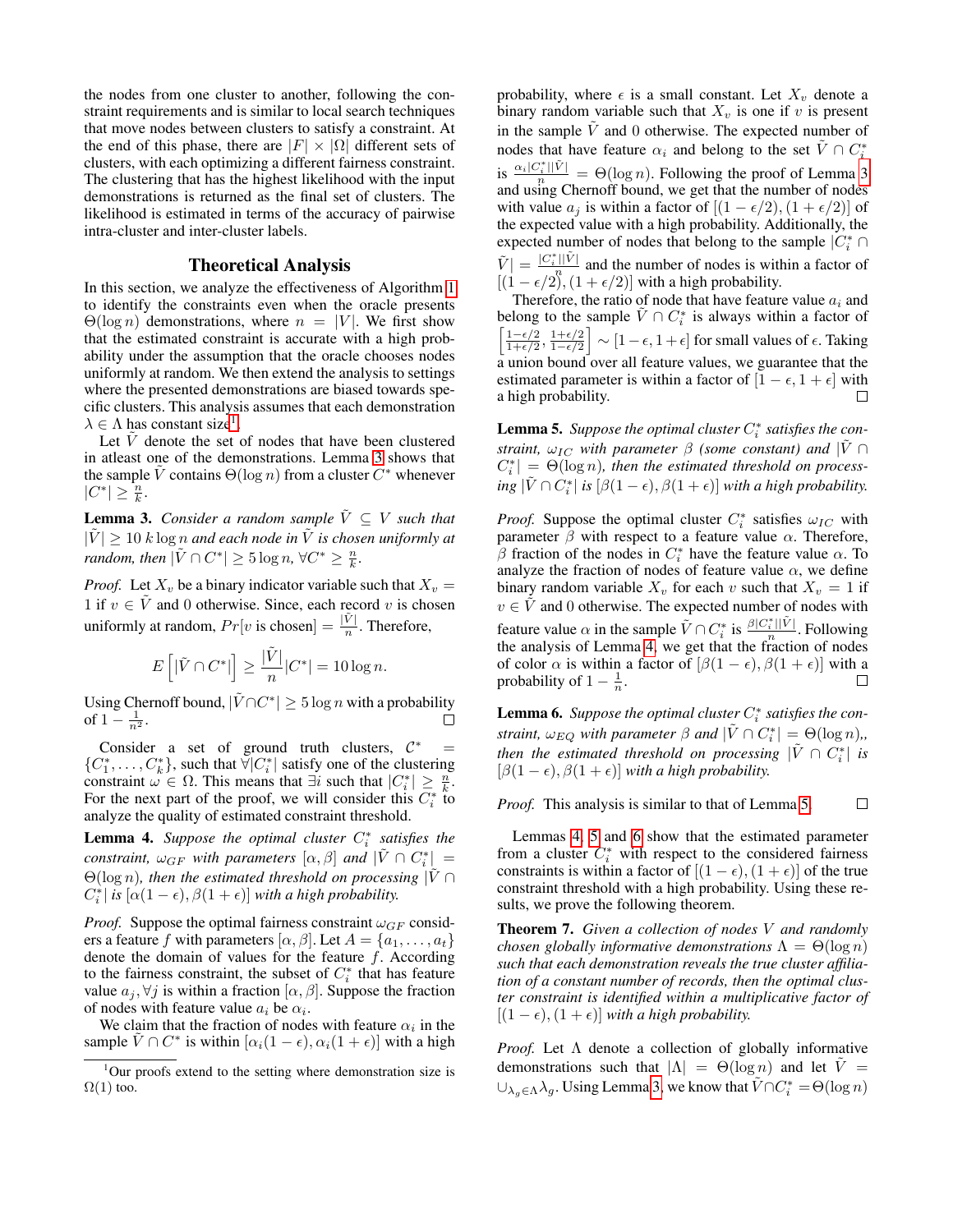for all  $C_i^*$  containing  $\Theta(n)$  nodes and therefore, using Lemmas [4,](#page-5-2) [5](#page-5-3) and [6](#page-5-4) we are guaranteed to estimate the correct threshold for the cluster  $C_i^*$ . Hence, Algorithm [1](#page-4-0) correctly estimates the constraint with maximum likelihood with  $\Theta(\log n)$  globally informative demonstrations. П

Remark 8. *In this section we do not optimize for the constants in* Θ *notation because Algorithm [1](#page-4-0) empirically converges in less than* 2 log n *demonstrations.*

We extend the proof of Theorem [7](#page-5-5) to the setting where the demonstrations are not globally informative but the ground truth clusters satisfy an interesting property, similar to the γ-margin property studied in prior work [\(Ashtiani, Kusha](#page-10-23)[gra, and Ben-David 2016\)](#page-10-23). We first define the margin property. Let  $\tilde{V}$  denote a subset of nodes and  $\mathcal{C}^*$  denote the set of clusters corresponding optimal constraint. The set  $\tilde{V}$  is considered to satisfy margin property if  $d(u, x) > d(u, v)$ where  $u, v \in C_i^* \cap \tilde{V}$  and  $x \in \tilde{V} \setminus C_i^*$ .

<span id="page-6-0"></span>Theorem 9. *Given a collection of nodes* V *and randomly chosen demonstrations*  $\Lambda = \Theta(\log n)$  *such that each demonstration reveals the clustering over a subset of nodes, then the optimal cluster constraint is identified within a multiplicative factor of*  $[(1 - \epsilon), (1 + \epsilon)]$  *with a high probability if the sampled nodes*  $\cup_{\lambda \in \Lambda} \lambda$  *satisfy the margin property.* 

*Proof.* Let Λ denote a collection of demonstrations such that  $|\Lambda| = \Theta(\log n)$  and let  $\tilde{V} = \bigcup_{\lambda \in \Lambda} \lambda$ . Using Lemma [3,](#page-5-1) we know that  $\tilde{V} \cap C_i^* = \Theta(\log n)$  for all  $C_i^*$  containing  $\Theta(n)$ nodes. This guarantees that we have  $\Theta(\log n)$  nodes sampled from  $\mathcal{C}_i^*$  but we may not have merged all these nodes to form a single cluster. In order to show that the nodes present in merged cluster (after Line 5 of Algorithm [1\)](#page-4-0) belong to the same cluster, we use the margin property. The margin property assumes that all nodes that belong to same cluster are closer to each other as compared to nodes of other cluster. Therefore, MergeClosest always merges a pair of clusters that belong to same optimal cluster  $C_i^*$ , thereby guaranteeing its correctness. Since  $C_i^*$  has been constructed correctly, the proof is same as Theorem [7.](#page-5-5)  $\Box$ 

Theorem 10. *Given a collection of nodes* V *and randomly chosen demonstrations*  $\Lambda = \Theta(\log n)$  *such that each demonstration reveals the clustering over a subset of nodes, then Algorithm [2](#page-4-2) recovers ground truth clusters with a high probability if the nodes* V *satisfy the margin property.*

*Proof.* This analysis is similar to that of Theorem [9.](#page-6-0)  $\Box$ 

Discussion. The analysis of Theorem [9](#page-6-0) assumed margin property over the sampled nodes. In most real world datasets, clusters are often well separated, thereby automatically implying the margin property. Additionally, even if the margin property does not hold on overall clusters, expert can choose samples for the demonstration such that the samples of different clusters are present sufficiently away. The proof of Theorem [9](#page-6-0) can be extended to settings where a constant fraction of sampled nodes do not obey the margin property.

Another important assumption that is crucial in the analysis presented above is the randomness of sampled nodes. Theorem [7](#page-5-5) and [9](#page-6-0) assume that every node is chosen uniformly at random. Note that these assumptions can be relaxed and our proofs extend to settings when the *samples are biased towards a specific cluster*. For example, the number of samples a specific cluster (say  $C_i^*$ ) is much higher than  $\Theta(\log n)$  but the samples from other clusters are much fewer. In this case, Algorithm [1](#page-4-0) will correctly estimate the threshold from  $C_i^*$  with fewer demonstrations but it may require more number of demonstrations to achieve accurate estimate from other clusters.

# Experiment Setup

In this section, we evaluate the effectiveness of LCD on three real world datasets. We show that our techniques efficiently calculate the true likelihood of each constraint and the generated set of clusters are closer to the desired output, compared to other baselines.

Datasets We evaluate our approach on three datasets, which are borrowed from the prior work that experiment with the metrics of interest.

- Bank dataset [\(Bera, Chakrabarty, and Negahbani 2019\)](#page-10-10) containing 4521 data nodes corresponding to phone calls from a marketing campaign by a Portuguese banking institution. The marital status of the records is considered as the sensitive feature for  $\omega_{GF}$  constraint, with parameters  $[0.49, 0.51]$ .
- Adult dataset [\(Saisubramanian, Galhotra, and Zilberstein](#page-10-9) [2020\)](#page-10-9) containing 1000 records with the income information of individuals along with their demographic attributes. 'Age', 'occupation', and 'income' features are considered as the features of interest. Fairness constraint  $\omega_{EQ}$  is optimized with respect to 'occupation' and  $\omega_{IC}$ with respect to 'age' and 'income'.
- Crime dataset [\(Saisubramanian, Galhotra, and Zilber](#page-10-9)[stein 2020\)](#page-10-9) contains crime information about different 1994 communities in the United States, where 'number of crimes per 100K population' is used for  $\omega_{IC}$  fairness constraint.

The features in these datasets are considered to calculate distance between every pair of nodes. Euclidean distance is calculated between numerical attributes and Jaccard distance between the categorical attributes. Please refer to [\(Bera,](#page-10-10) [Chakrabarty, and Negahbani 2019;](#page-10-10) [Saisubramanian, Galho](#page-10-9)[tra, and Zilberstein 2020\)](#page-10-9) for more details.

Baselines We compare the results of our techniques with the following baselines:

- B1 calculates the likelihood by considering each demonstration as a separate set of clusters;
- B2 merges the different clusters in the demonstration to identify k clusters and infers the likelihood over the identified clusters; and
- B3 performs a grid search over all possible fairness constraints and identifies the clustering that conforms with the generated demonstrations.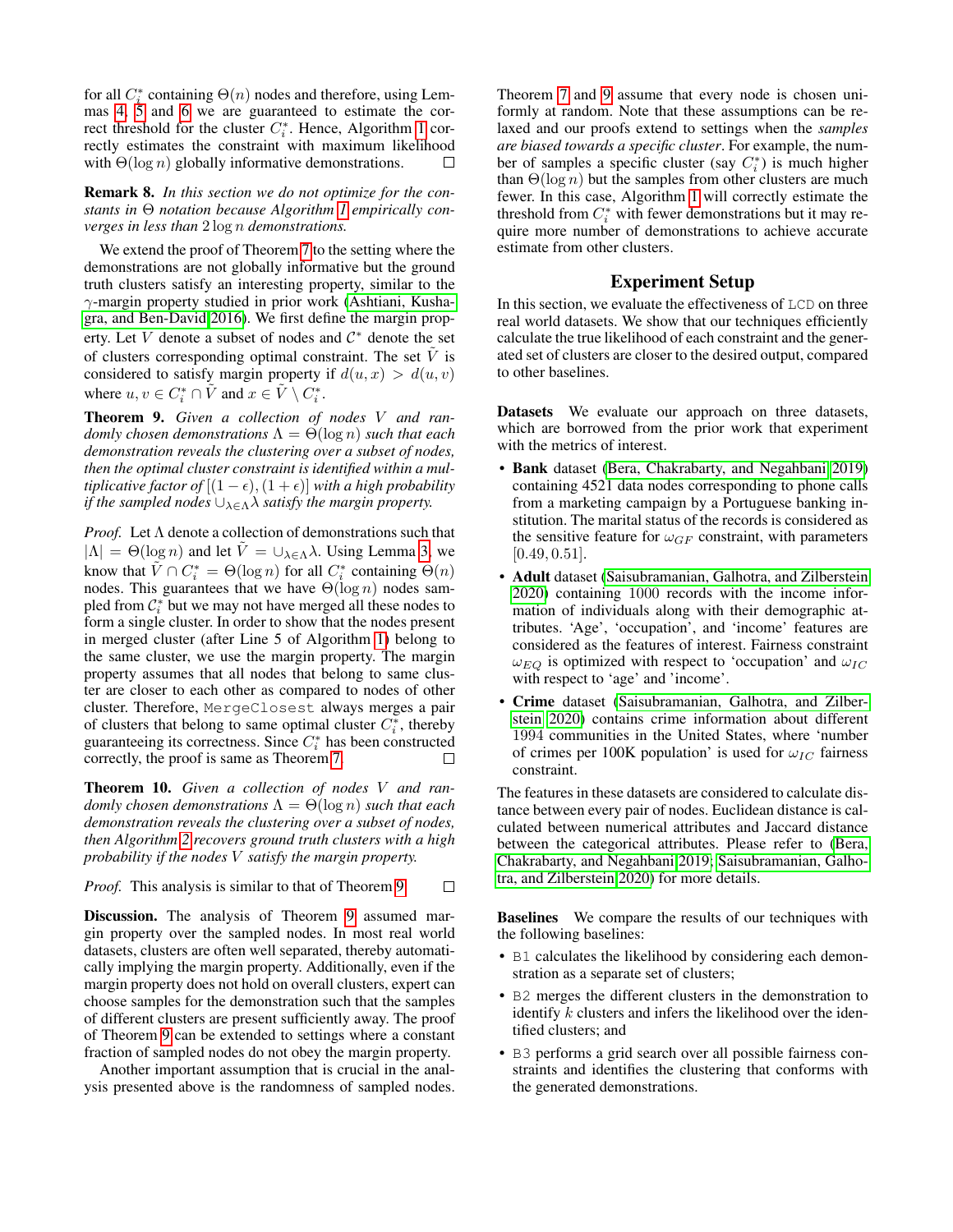<span id="page-7-2"></span><span id="page-7-1"></span>

<span id="page-7-3"></span>Figure 3: Comparison of estimated constraints for different datasets.

Algorithm [1](#page-4-0) is referred as  $\text{Alq1}$  and Algorithm [2](#page-4-2) is labeled Alg2 in all the plots in this section. Unconstrained k-center clustering technique is labeled as kC.

**Setup** We use open source implementations of  $\omega_{GF}$  and  $\omega_{IC}$ , and contacted the authors of [\(Galhotra, Saisubrama](#page-10-30)[nian, and Zilberstein 2019\)](#page-10-30) for  $\omega_{EQ}$ . Their code base were used to generate ground truth clusters for an input constraint requirement. All algorithms were implemented in Python and tested on an Intel Core i5 computer with 16GB of RAM.

Our experiments compare the identified fairness parameter by our algorithm and each baseline. To compare the quality of identified clusters, we compute the F-score of the identified intra-cluster pairs of nodes. F-score denotes the harmonic mean of the precision and recall, where precision refers to the fraction of correctly identified intra-cluster pairs and recall refers to the fraction of intra-cluster pairs that are identified by our algorithm. In all experiments, we report results with  $k = 5$ . We execute the code of constraint clustering techniques with specified parameters to generate ground truth clustering. Each demonstration is generated by sampling a subset of *five* nodes randomly from these clusters. Unless otherwise specified, we consider  $2 \log n$  demonstrations as input and these demonstrations do not reveal the true cluster affiliation of the considered nodes. In case there are multiple constraints that generate the same set of demonstrations, the algorithm output is considered correct if it cor-rectly identifies any one of those constraints<sup>[2](#page-7-0)</sup>.

#### Results and Discussion

Effectiveness of Algorithm [1](#page-4-0) The effectiveness of Algorithm [1](#page-4-0) is measured based on the constraint threshold and the quality of the generated clusters. Figure [3](#page-7-1) compares the estimated threshold of the most-likely constraint, calculated by Algorithm [1](#page-4-0) with the ground truth and other baselines. Across all datasets, Algorithm [1](#page-4-0) estimates the optimal threshold for every considered constraint, matching the performance of ground truth. This validates the effectiveness of Algorithm [1](#page-4-0) to correctly estimate the most likely constraint and its corresponding threshold.

Among the baselines, B3 achieves a similar performance. This is an expected behavior since B3 performs naive grid

<span id="page-7-4"></span>

Figure 4: F-score comparison for different datasets.

search to explore all threshold values. Although it is effective in inferring the threshold, this technique is orders of magnitude inefficient due to the exhaustive enumeration of clusters using the different sets of constraints, features and their respective thresholds. It is therefore practically infeasible to implement this for problems with large input graphs and large  $\Omega$ .

The other baselines B1 and B2 consistently show poor performance. Baseline B1 does not identify any fairness constraint in settings where the demonstrations obey  $\omega_{GF}$ and  $\omega_{EQ}$  (Figure [3\(a\)](#page-7-2) and [3\(b\)](#page-7-3) respectively). However, it identifies the optimal clustering constraint only in case of  $\omega_{IC}$ . Given that each demonstration has fewer than 5 nodes, the information available in a single demonstration is not sufficient for B1 to infer the true fairness constraint. On the other hand, B2 overcomes the limitations of B1 by merging the demonstrations randomly in order to capture constraint information over all demonstrations collectively. This approach has better performance than B1 but does not identify the true clustering constraint in majority of the cases. It does not identify the fairness constraint  $\omega_{EQ}$  (Figure [3\(b\)\)](#page-7-3) and the identified constraint threshold in all other cases are sub-optimal.

Figure [4](#page-7-4) compares the quality of the returned clusters, by comparing the F-score of the clustering output of each technique with the ground truth clusters. In this experiment, Algorithm [1](#page-4-0) and B3 achieve optimal performance as they identify the true ground truth clusters across all parameter settings. All other baselines did not identify the clusters correctly and achieved low F-score. Particularly, in case of  $\omega_{EO}$ and  $\omega_{GF}$ , the baselines B1 and B2 did not identify the optimal constraint threshold and generated biased clusters.

Table [2](#page-8-0) compares the running time of Alg1 and other

<span id="page-7-0"></span> $2$ Among the considered constraints, this situation does not arise whenever  $|\Lambda| > 5$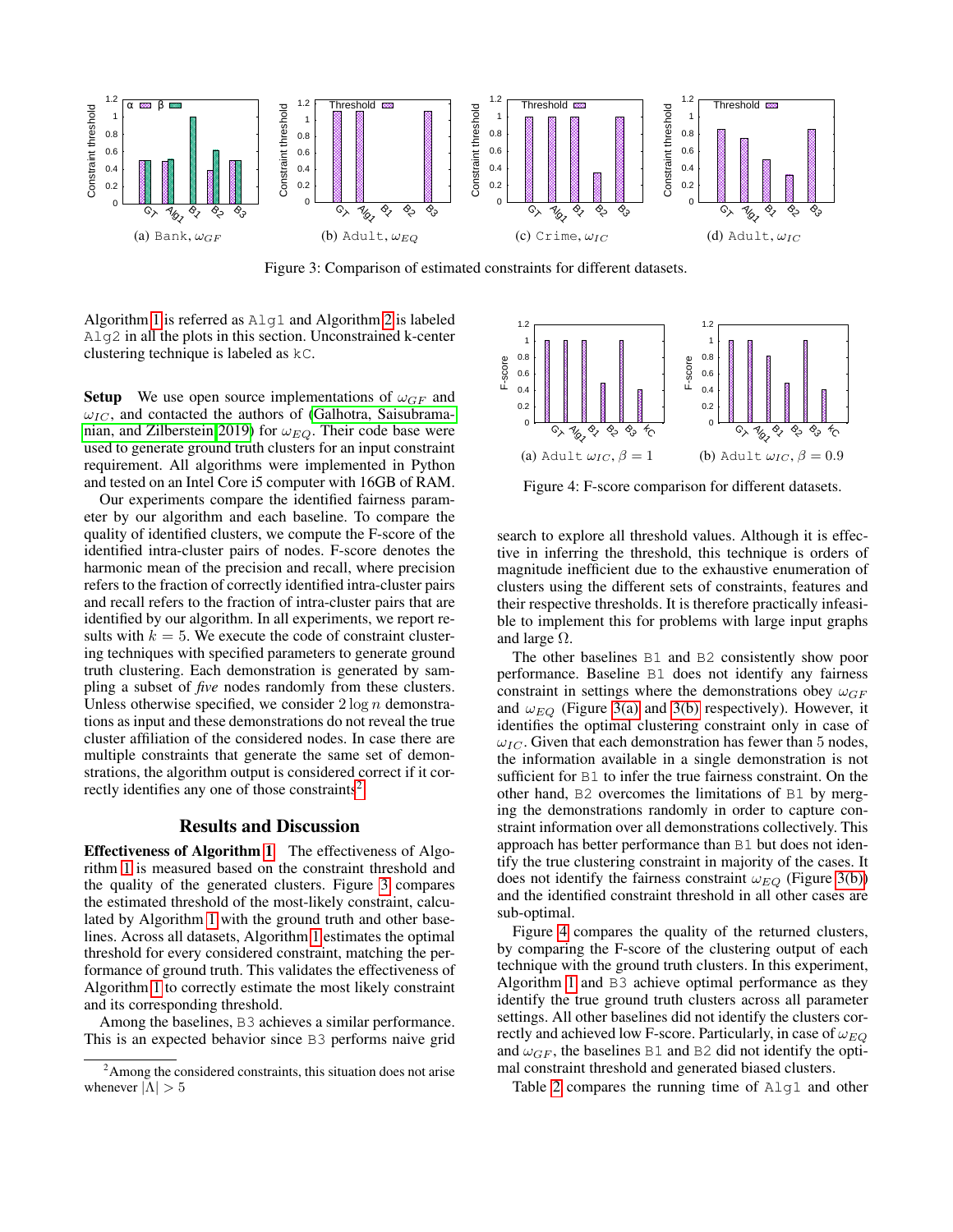<span id="page-8-0"></span>

| Dataset | Alq1             |      | B2   |     |
|---------|------------------|------|------|-----|
| Bank    | 0.57             | 0.49 | 0.52 | 100 |
| Adult   | $\overline{.}14$ | 1.01 |      | 117 |
| Crime   | 1 O2             | 0.9  | በ 97 | 104 |

Table 2: Running time results (in minutes).

<span id="page-8-2"></span><span id="page-8-1"></span>

<span id="page-8-3"></span>Figure 5: Effect of # demonstrations on Alg2 performance.

baselines for different datasets and clustering constraints. Among all datasets, Alg1 is orders of magnitude faster than B3. In the worst case, Alg1 generates  $O(|\Omega| \times |F|)$  sets of clusters whereas B3 generates clusters exhaustively for every value of constraint threshold. The running time of  $\text{Alg}(1)$ is comparable with B1 and B2.

**Effectiveness of Algorithm [2](#page-4-2)** Alg2 identifies  $k$  clusters such that the returned output obeys the fairness constraint reflected from the demonstrations Λ. Figure [5](#page-8-1) plots the Fscore of  $\text{Alq2}$  for two data sets and the results are compared with that of Alg1. This allows us to compare the performance of our greedy Alg2 with that of an existing efficient solver. In Figure [5\(a\),](#page-8-2) we employed the approach used in [Bera, Chakrabarty, and Negahbani](#page-10-10) [\(2019\)](#page-10-10) to generate the ground truth clusters according to  $\omega_{GF}$  and tested the effectiveness of Alg2 to recover ground truth clusters for varying number of demonstrations. Similarly in Figure [5\(b\),](#page-8-3) ground truth is generated using  $\omega_{IC}$ .

When the number of demonstrations is less than 5, the F-score of the generated clusters is 0.55 for both domains. As we increase the number of demonstrations, we observe that the performance of Alg2 improves and is closer to that of Alg1. Alg2 achieves more than 0.9 F-score in less than 20 demonstrations. The continuous improvement in accuracy demonstrates the effectiveness of Alg2 in recovering clusters without relying on a clustering algorithm.

Effect of Demonstrations We now investigate the effect of number of demonstrations on the performance of our techniques in identifying the optimal constraint threshold. We varied the number of demonstrations in multiples of  $\log n: 0.5 \log n, \log n, 2 \log n$ . Figure [6](#page-8-4) compares the constraint threshold and the F-score of the identified clusters using Alg1, with varying number of demonstrations on the Bank and Adult dataset. In case of  $\omega_{GF}$ , the ground truth constraint requires equal representation of the different groups in each cluster. Algorithm [1](#page-4-0) correctly identifies the fairness constraint and achieves perfect F-score even when  $\Lambda$ 

<span id="page-8-4"></span>

Figure 6: Effect of # demonstrations on Alg1 performance.

<span id="page-8-5"></span>

Figure 7: Effect of sampling bias on Alg1 performance.

contains as low as four demonstrations. Increasing the number of demonstrations does not improve its performance as the constraint likelihood has already converged. In  $\omega_{IC}$ , the ground truth clusters are generated according to threshold  $\beta = 0.85$ . When the number of input demonstrations  $|\Lambda|$ is low  $(|\Lambda| = 4)$ , the estimated interpretability constraint threshold is inaccurate and the constraint estimation improves as the number of demonstrations are increased. Algorithm [1](#page-4-0) is able to achieve an F-score more than 0.8 with just ten demonstrations and the quality of final clusters improves monotonically with increasing demonstrations. It converges to the accurate constraint threshold whenever  $|\Lambda| \geq 20$  and therefore achieves perfect F-score.

In Figure [3,](#page-7-1) the input demonstrations do not reveal the true cluster affiliation of any of the nodes. We ran an additional experiment with the globally informative demonstrations (Definition [2\)](#page-2-0), which reveals the ground truth cluster affiliation of each node in the demonstration. With this additional information, we observe that Algorithm [1](#page-4-0) converges to the optimal constraint threshold in less than ten demonstrations. This experiment validates that Algorithm [1](#page-4-0) is able to leverage the extra information provided by globally informative demonstration to converge faster.

Next, we evaluate the effect of number of demonstrations on the performance of Algorithm [2.](#page-4-2) Figure [5](#page-8-1) shows that as we increase the number of demonstrations, Alg2 matches the F-score of Alg1.

Ablation Study To test the effectiveness of our constraint estimation techniques, we varied the size of demonstration from 4 to 10 for the different constraints. As expected, the number of required demonstrations reduces linearly with in-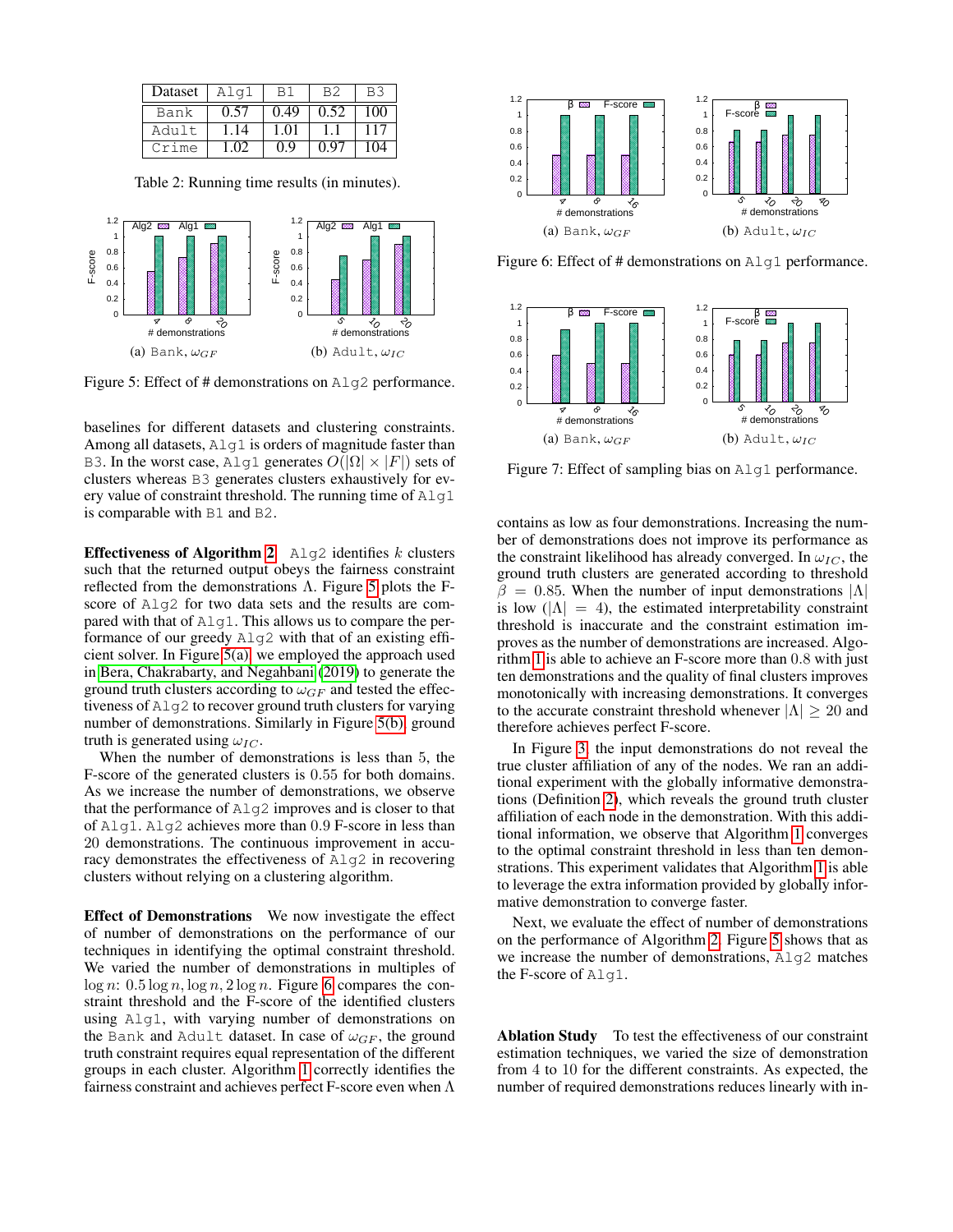crease in demo size<sup>[3](#page-9-0)</sup>. Therefore, an increase in demonstration size helps Alg1 converge faster.

We tested the robustness of our constraint threshold estimation techniques by generating demonstrations according to a biased distribution. In the first experiment (Figure [7\)](#page-8-5), we employed a *biased* sampling procedure, where each demonstration is biased in favor of some specific clusters but all nodes within those chosen clusters are equally likely to be chosen for the demonstration. Specifically, we follow a two step procedure where we first sample the cluster  $C_i$  with probability  $p_i$  and the nodes from the sampled cluster are chosen randomly. This introduction of bias did not affect the quality of our techniques and Alg1 was able to recover ground truth clusters in  $\Theta(\log n)$  demonstrations. The second experiment considered a biased sampling procedure where the expert samples fewer nodes from the marginalized groups. For example, a node having 'red' color is chosen with probability  $\frac{1}{n}$  but a blue colored node is chosen with probability  $\frac{4}{n}$ . In such setting, the returned demonstrations are biased against the marginalized groups and the inferred clustering threshold is not accurate. We observe that this bias translates into the constraint threshold estimation procedure of Alg1. This experiment justifies the requirement of an unbiased expert annotator that chooses nodes randomly, without considering their sensitive attributes.

To further study the effect of  $k$ , we vary the number of clusters as  $k = \{5, 10, 15, 20, 50\}$  for adult dataset and calculated the number of demonstrations required to identify the true clustering constraint. For all values of  $k$ ,  $\text{Alq1}$ identified the optimal set of clusters in less 20  $(2 \log n)$ demonstrations and the number of required demonstrations increases sub-linearly with  $k$ . For example, it required 20 demonstrations for  $k = 5$  and 60 demonstrations were enough for  $k = 50$ . This increase in number of demonstrations is justified because Alg1 tries to merge presented demonstrations into k clusters. If the number of clusters in presented demonstrations is smaller than  $k$ , then it might end up partitioning some clusters which may introduce some noise in the likelihood estimation procedure. However, when the input demonstrations are globally informative, the number of required demonstrations do not increase with  $k$  and therefore do not include the plots. Alg1 converges to the optimal clustering constraint as soon as there are  $\Theta(\log n)$ nodes from any of the clusters.

Fair and Interpretable Clusters To further evaluate the effectiveness of generating fair and interpretable clusters, we ran interpretable clustering algorithm [\(Saisubramanian,](#page-10-9) [Galhotra, and Zilberstein 2020\)](#page-10-9) with  $\beta = 1$  for Adult dataset. The generated clusters were then post-processed to satisfy  $\omega_{EO}$ . Since none of the current clustering algorithms optimize for fairness and interpretability, we implemented a greedy technique to process the output of interpretable clusters and satisfy fairness constraint. We considered this output as the ground truth to generate globally informa-

<span id="page-9-1"></span>

Figure 8: F-score of fair and interpretable clusters generated by different techniques.

tive demonstration  $\Lambda$  and ran Alq2 to calculate the set of clusters with maximum likelihood. Alg2 achieved F-score of more than 0.9 (Figure [8\)](#page-9-1) with less than 25 demonstrations, each with 5 nodes. Any baseline that optimizes  $\omega_{IC}$ or  $\omega_{EQ}$  alone achieve sub-optimal performance. This experiment demonstrated the ability of Alg2 to generate clusters even when the constraint optimization algorithm is not known. Additionally,  $\text{Alg2}$  requires the expert to label less than 25% dataset to generate fair and interpretable clusters.

# Summary and Future Work

With the availability of many nuanced fairness definitions, it is non-trivial to specify a fairness metric that captures what we intend. As a result, systems may be deployed with an incomplete specification of the fairness metric, which leads to biased outcomes. We formalize the problem of inferring the complete specification of the fairness metric that the designer intends to optimize for a given problem. We present an algorithm to generate fair clusters by inferring the fairness constraint using expert demonstration and analyze its theoretical guarantees. We also present a greedy approach to generate fair clusters for objectives which are not currently supported by the existing suite of fair clustering algorithms. To the best of our knowledge, our algorithm is the first to combine graph clustering and learning from demonstrations, particularly to improve fairness. We empirically demonstrate the effectiveness of our approach in inferring fairness and interpretability metrics, and then generate clusters that are fair and interpretable. Although we discuss the framework in the context of fair clustering, our proposed framework can be used to infer any clustering constraints, as shown in the experiments.

In the future, we plan to conduct a human subjects study to evaluate our approach and design robust algorithms to infer the intended metrics in the presence of noise. Developing robust techniques to handle bias in demonstrations is another interesting question for future work. Extending our algorithm to handle other fairness metrics and interpretability metrics will broaden the scope of problems that can be handled by our approach.

<span id="page-9-0"></span><sup>&</sup>lt;sup>3</sup>We do not consider smaller demonstrations because clustering fewer than 4 nodes do not reveal information about the underlying clusters.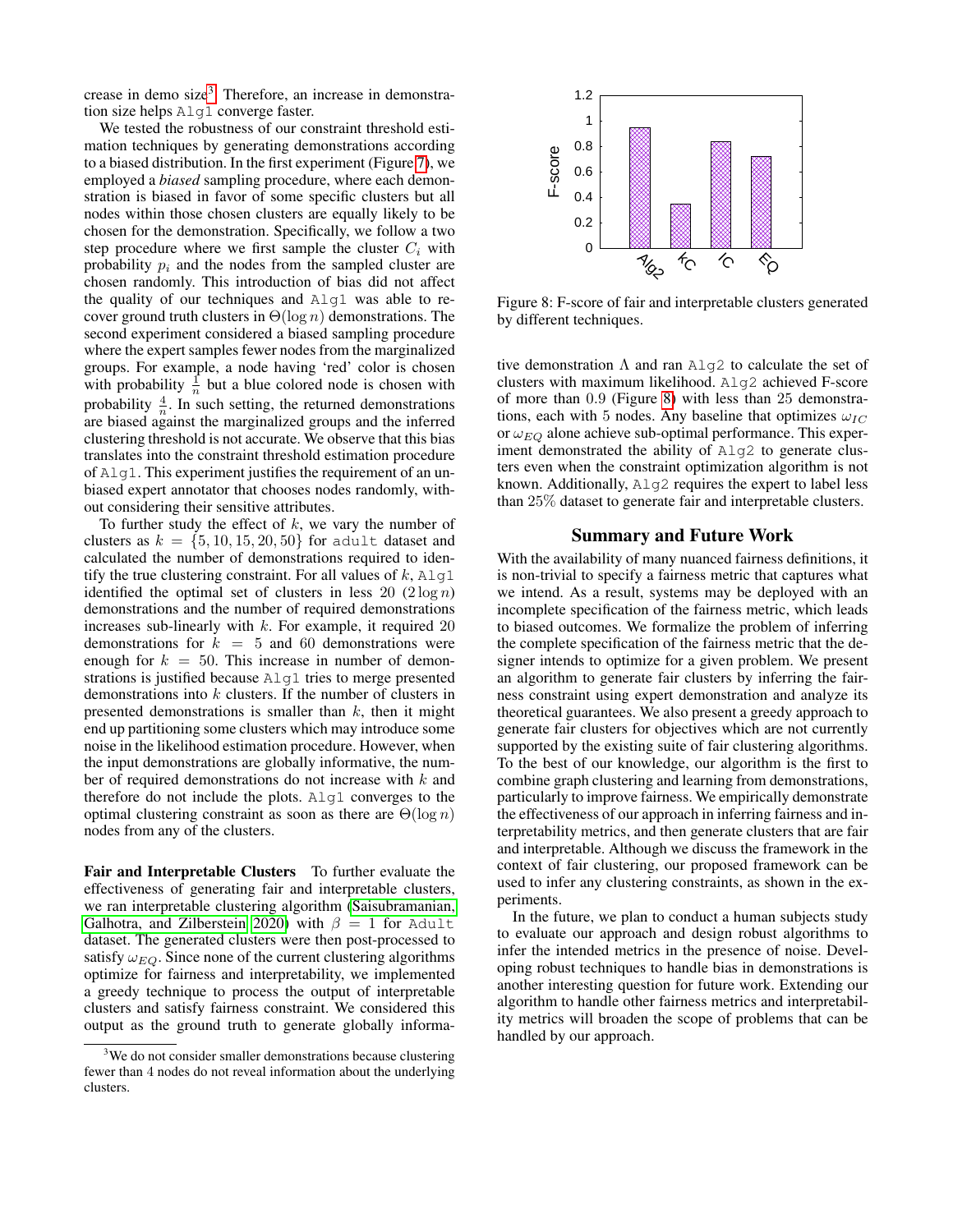# References

<span id="page-10-28"></span>Abbeel, P.; and Ng, A. Y. 2004. Apprenticeship learning via inverse reinforcement learning. In *Proceedings of the 21st International Conference on Machine Learning*.

<span id="page-10-5"></span>Ahmadian, S.; Epasto, A.; Kumar, R.; and Mahdian, M. 2019. Clustering without over-representation. In *Proceedings of the 25th ACM SIGKDD International Conference on Knowledge Discovery & Data Mining*.

<span id="page-10-2"></span>Aljrees, T.; Shi, D.; Windridge, D.; and Wong, W. 2016. Criminal Pattern Identification Based on Modified K-means Clustering. In *IEEE International Conference on Machine Learning and Cybernetics*, volume 2, 799–806.

<span id="page-10-4"></span>Anderson, N.; Bera, S. K.; Das, S.; and Liu, Y. 2020. Distributional Individual Fairness in Clustering. *arXiv preprint arXiv:2006.12589* .

<span id="page-10-23"></span>Ashtiani, H.; Kushagra, S.; and Ben-David, S. 2016. Clustering with same-cluster queries. In *Advances in Neural Information Processing Systems*, 3216–3224.

<span id="page-10-10"></span>Bera, S. K.; Chakrabarty, D.; and Negahbani, M. 2019. Fair algorithms for clustering. *CoRR arXiv:1901.02393* .

<span id="page-10-12"></span>Binns, R. 2018. Fairness in machine learning: Lessons from political philosophy. In *Conference on Fairness, Accountability and Transparency*.

<span id="page-10-11"></span>Brams, S. J.; and Taylor, A. D. 1996. *Fair Division: From cake-cutting to dispute resolution*. Cambridge University Press.

<span id="page-10-19"></span>Celis, L. E.; Huang, L.; and Vishnoi, N. K. 2018. Multiwinner voting with fairness constraints. In *Proceedings of the 27th International Joint Conference on Artificial Intelligence*.

<span id="page-10-18"></span>Celis, L. E.; Straszak, D.; and Vishnoi, N. K. 2018. Ranking with Fairness Constraints. In *Proceedings of the 45th International Colloquium on Automata, Languages, and Programming*.

<span id="page-10-3"></span>Chierichetti, F.; Kumar, R.; Lattanzi, S.; and Vassilvitskii, S. 2017. Fair clustering through fairlets. In *Advances in Neural Information Processing Systems*.

<span id="page-10-29"></span>Ding, H. 2020. Faster balanced clusterings in high dimension. *Theoretical Computer Science* .

<span id="page-10-16"></span>Dwork, C.; Hardt, M.; Pitassi, T.; Reingold, O.; and Zemel, R. 2012. Fairness through awareness. In *Proceedings of the 3rd Innovations in Theoretical Computer Science Conference*, 214–226.

<span id="page-10-14"></span>Feldman, M.; Friedler, S. A.; Moeller, J.; Scheidegger, C.; and Venkatasubramanian, S. 2015. Certifying and removing disparate impact. In *Proceedings of the 21th ACM SIGKDD International Conference on Knowledge Discovery and Data Mining*.

<span id="page-10-27"></span>Firmani, D.; Saha, B.; and Srivastava, D. 2016. Online entity resolution using an oracle. *Proceedings of the VLDB Endowment* 9(5): 384–395.

<span id="page-10-6"></span>Galhotra, S.; Brun, Y.; and Meliou, A. 2017. Fairness Testing: Testing Software for Discrimination. In *Proceedings* *of the 11th Joint Meeting on Foundations of Software Engineering*.

<span id="page-10-26"></span>Galhotra, S.; Firmani, D.; Saha, B.; and Srivastava, D. 2018. Robust entity resolution using random graphs. In *Proceedings of the International Conference on Management of Data*, 3–18.

<span id="page-10-30"></span>Galhotra, S.; Saisubramanian, S.; and Zilberstein, S. 2019. Lexicographically Ordered Multi-Objective Clustering. *CoRR arXiv preprint:1903.00750* .

<span id="page-10-21"></span>Gillen, S.; Jung, C.; Kearns, M.; and Roth, A. 2018. Online learning with an unknown fairness metric. In *Advances in neural information processing systems*, 2600–2609.

<span id="page-10-1"></span>Haraty, R. A.; Dimishkieh, M.; and Masud, M. 2015. An Enhanced K-means Clustering Algorithm for Pattern Discovery in Healthcare Data. *International Journal of Distributed Sensor Networks* .

<span id="page-10-20"></span>Hilgard, S.; Rosenfeld, N.; Banaji, M. R.; Cao, J.; and Parkes, D. C. 2019. Learning representations by humans, for humans. *arXiv preprint arXiv:1905.12686* .

<span id="page-10-0"></span>Hospers, G.-J.; Desrochers, P.; and Sautet, F. 2009. The Next Silicon Valley? On the Relationship Between Geographical Clustering and Public Policy. *International Entrepreneurship and Management Journal* 5(3): 285–299.

<span id="page-10-17"></span>Ilvento, C. 2019. Metric learning for individual fairness. *arXiv preprint arXiv:1906.00250* .

<span id="page-10-15"></span>Kamishima, T.; Akaho, S.; Asoh, H.; and Sakuma, J. 2012. Fairness-aware classifier with prejudice remover regularizer. In *Joint European Conference on Machine Learning and Knowledge Discovery in Databases*.

<span id="page-10-7"></span>Kleindessner, M.; Awasthi, P.; and Morgenstern, J. 2019. Fair k-center clustering for data summarization. *International Conference of Machine Learning* .

<span id="page-10-8"></span>Knight, W. 2019. Researchers Want Guardrails to Help Prevent Bias in AI. URL [https://www.wired.com/story/](https://www.wired.com/story/researchers-guardrails-prevent-bias-ai/) [researchers-guardrails-prevent-bias-ai/.](https://www.wired.com/story/researchers-guardrails-prevent-bias-ai/)

<span id="page-10-22"></span>Mahabadi, S.; and Vakilian, A. 2020. Individual Fairness for k-Clustering. In *Proceedings of the 37th International Conference on Machine Learning*.

<span id="page-10-24"></span>Mazumdar, A.; and Saha, B. 2017a. Clustering with noisy queries. In *Advances in Neural Information Processing Systems*, 5788–5799.

<span id="page-10-25"></span>Mazumdar, A.; and Saha, B. 2017b. Query complexity of clustering with side information. In *Advances in Neural Information Processing Systems*, 4682–4693.

<span id="page-10-13"></span>Mehrabi, N.; Morstatter, F.; Saxena, N.; Lerman, K.; and Galstyan, A. 2019. A survey on bias and fairness in machine learning. *arXiv preprint arXiv:1908.09635* .

<span id="page-10-9"></span>Saisubramanian, S.; Galhotra, S.; and Zilberstein, S. 2020. Balancing the Tradeoff Between Clustering Value and Interpretability. In *Proceedings of the AAAI/ACM Conference on AI, Ethics, and Society*, 351–357.